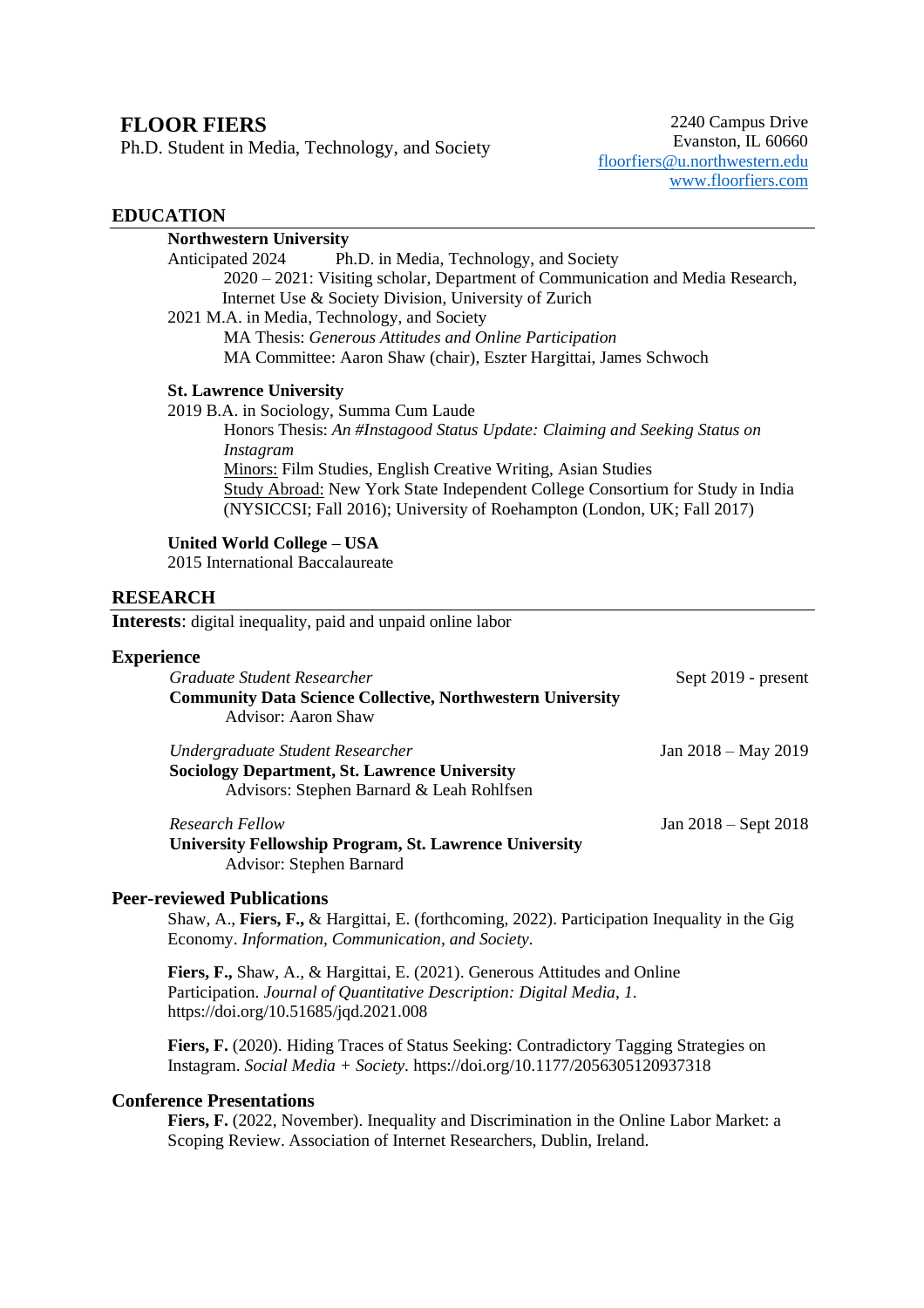**Fiers, F.** (2022, May). Inequality and Discrimination in the Online Labor Market: A Scoping Review. Annual Conference of the International Communication Association, Paris, France.

Fiers, F., & Walter, N. (2022, May). Comments on Airbnb and the Potential for Racial Bias. Annual Conference of the International Communication Association, Paris, France.

**Fiers, F.**, & Hargittai, E. (2022, March). Gig Work and the COVID-19 Pandemic. Annual Meeting of the Eastern Sociological Society, Boston, MA.

**Fiers, F.**, & Walter, N. (2021, September). The Role of Comments on Racial Discrimination on Airbnb. TPRC49 Research Conference on Communications, Information, and Internet Policy, Washington, DC (online).

Quillian, L., & **Fiers, F.** (2021, August). Hiring Discrimination and Labor Market Tightness. American Sociological Association Annual Meeting, Chicago, IL (online due to the COVID-19 pandemic).

**Fiers, F.**, & Walter, N. (2021, May) Sharing Unfairly: Racial Bias on Airbnb and the Effect of Review Valence. Annual Conference of the International Communication Association, Denver, CO (online due to the COVID-19 pandemic).

Shaw, A., **Fiers, F.**, & Hargittai, E. (2021, May) Participation Inequality in the Gig Economy. Annual Conference of the International Communication Association, Denver, CO (online due to the COVID-19 pandemic).

**Fiers, F.** (2019, March). An #Instagood Status Update: Claiming and Seeking Status on Instagram. Annual Meeting of the Eastern Sociological Society, Boston, MA.

**Fiers, F.** (2018, September). An #Instagood Status Update: Claiming and Seeking Status on Instagram. NY6 Undergraduate Research Conference, Canton, NY.

**Fiers, F.** (2016, February). Bittersweet Farm: Bittersweet Future? Documentary presented at UWC-USA's Annual Conference, Montezuma, NM.

### **TEACHING & MENTORING**

| <b>Northwestern University</b>                                         |                    |
|------------------------------------------------------------------------|--------------------|
| Instructor                                                             |                    |
| <b>Public Speaking (BA course)</b>                                     | Spring 2022        |
| Graduate Teaching Assistant (TA)                                       |                    |
| <b>Communications &amp; Technology</b> (BA course by Jeremy Birnholtz) | Fall 2020 & 2021   |
| Workshop instructor                                                    | Spring 2021 & 2022 |
| <b>Computing Everywhere, Communications Department</b>                 |                    |
| Digital Media Module Fellow                                            | $2021 - 2022$      |
| <b>Communications Studies Module Fellows Program</b>                   |                    |
| Mentor for undergraduate research assistants                           | $2020 - 2022$      |
| <b>Community Data Science Collective</b>                               |                    |
| <b>University of Zurich</b>                                            |                    |
| Guest lecturer                                                         |                    |
| <b>Social Media &amp; Society</b> (MA course by Minh Hao Nguyen)       | Oct 2020           |
| Title guest lecture: "Affordances & Status Seeking"                    |                    |
| <b>Platform &amp; Society</b> (BA course by Jing Zeng)                 | Apr 2021           |
| Title guest lecture: "Databases Behind Platforms"                      |                    |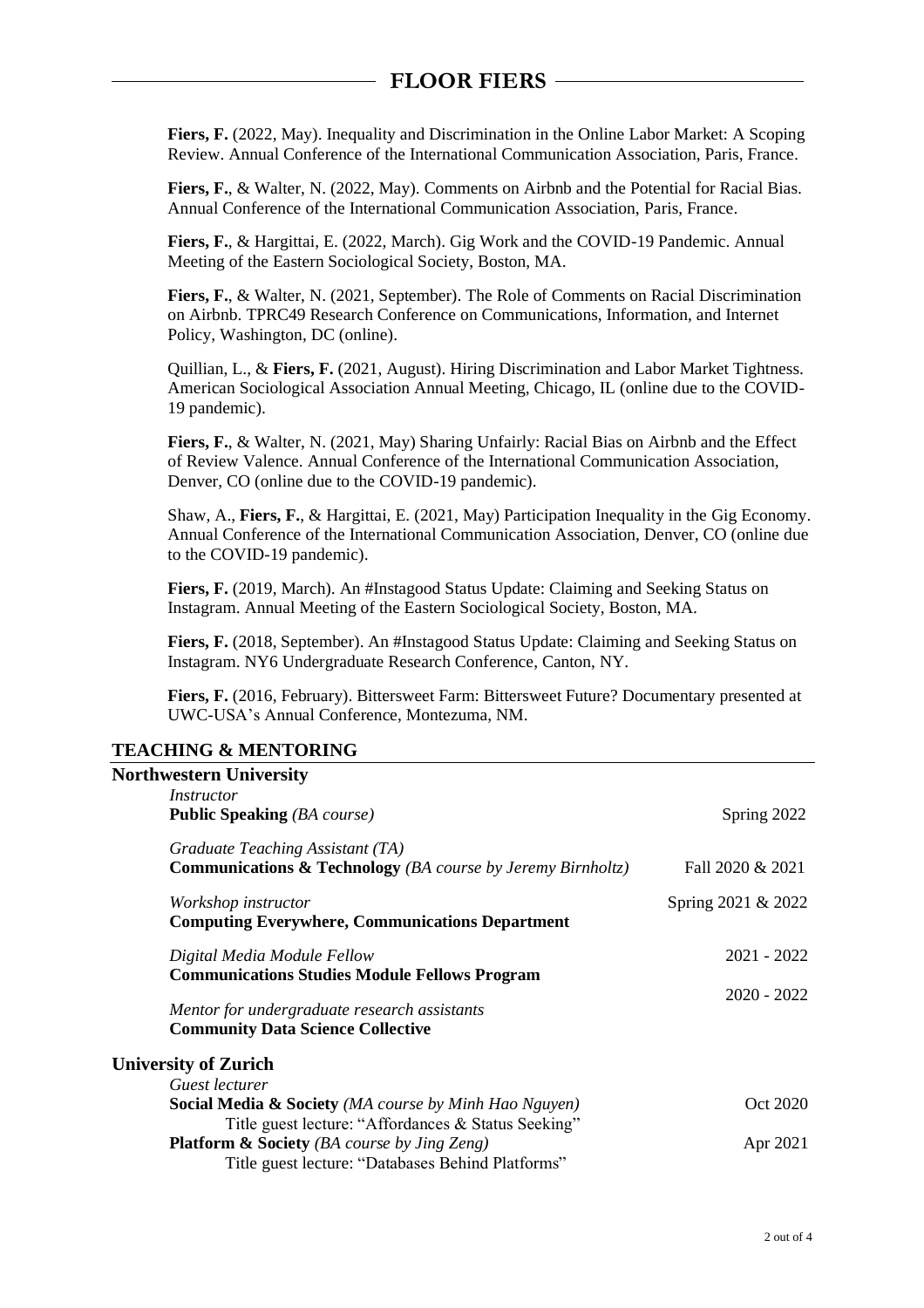### **St. Lawrence University**

**Guest lecturer** Nov 2020

**Culture & Identity in the Digital Age** *(BA course by Stephen Barnard)* Title guest lecture: "The Power of Social Media Affordances"

## **PROFESSIONAL EXPERIENCE**

| University Videographer                               |  |
|-------------------------------------------------------|--|
| <b>Communications Office, St. Lawrence University</b> |  |

*Marketing and Communication Intern* **Theater Festival Boulevard**

*Community Assistant (CA)* **Residence Life Office, St. Lawrence University**

*Research Intern* **BERLIN theater company**

*Film Festival Reporter* **Festival Internacional de Cine Álamos (FICAM)**

*Columnist* **PC55, van Huis tot Huis**

#### **RECOGNITIONS**

Sept 2015 – May 2019 Canton, NY

Summers 2017 and 2018 's-Hertogenbosch, the Netherlands

> Jan 2017 – May 2019 Canton, NY

> Dec 2015 – Mar 2016 Antwerp, Belgium

> Oct 2013 – June 2014 Álamos, Mexico

July 2013 – June 2015 Bladel, the Netherlands

| <b>Awards</b>                   |                                                                  |
|---------------------------------|------------------------------------------------------------------|
| 2019                            | Award for Excellence in Research and Scholarship, St. Lawrence   |
|                                 | University, Sociology Department                                 |
| 2019                            | Award for Outstanding Senior, St. Lawrence University, Sociology |
|                                 | Department                                                       |
| 2019                            | Leader of the Year Award, Omicron Delta Kappa                    |
| 2016                            | Bradley R. Evers Outstanding First-Year Student Award            |
| 2016                            | Excellence in Community Based Learning Scholarship Award         |
| $2015 - 2019$                   | Dean's List, St. Lawrence University                             |
| 2015                            | Certificate of Excellence, UWC-USA                               |
| 2011                            | Gouden Walvis, National Film Contest 'Tube Your Future'          |
| $2009 - 2013$                   | Kunstbende awards, poetry and theater divisions                  |
| <b>Fellowships &amp; Grants</b> |                                                                  |
| 2022                            | International Communication Association's CAT Travel Grant       |
| 2020                            | Northwestern University's School of Communication Grant External |
|                                 | Methods Training (\$2,000)                                       |
| 2018                            | Lorna A. Ness Fellowship Fund and Daniel F. '65 and Ann H.       |
|                                 | Sullivan Endowment for Student/Faculty Research (\$3,800)        |
| 2017                            | D. Douglas Andrews Memorial Award                                |
| 2017                            | Travel Enrichment Grant from the Cabot Family Endowment for      |
|                                 | <b>International and Intercultural Education</b>                 |
| 2016                            | William and Judy Frear '69 Thorpe International Travel Fund      |
| $2015 - 2019$                   | Davis Scholarship                                                |
| $2013 - 2015$                   | UWC NL Scholarship                                               |
| <b>Honor</b> societies          |                                                                  |
| 2019                            | Phi Beta Kappa                                                   |
| 2019                            | Alpha Kappa Delta, International Honor Society of Sociology      |
| 2017                            | Omicron Delta Kappa                                              |